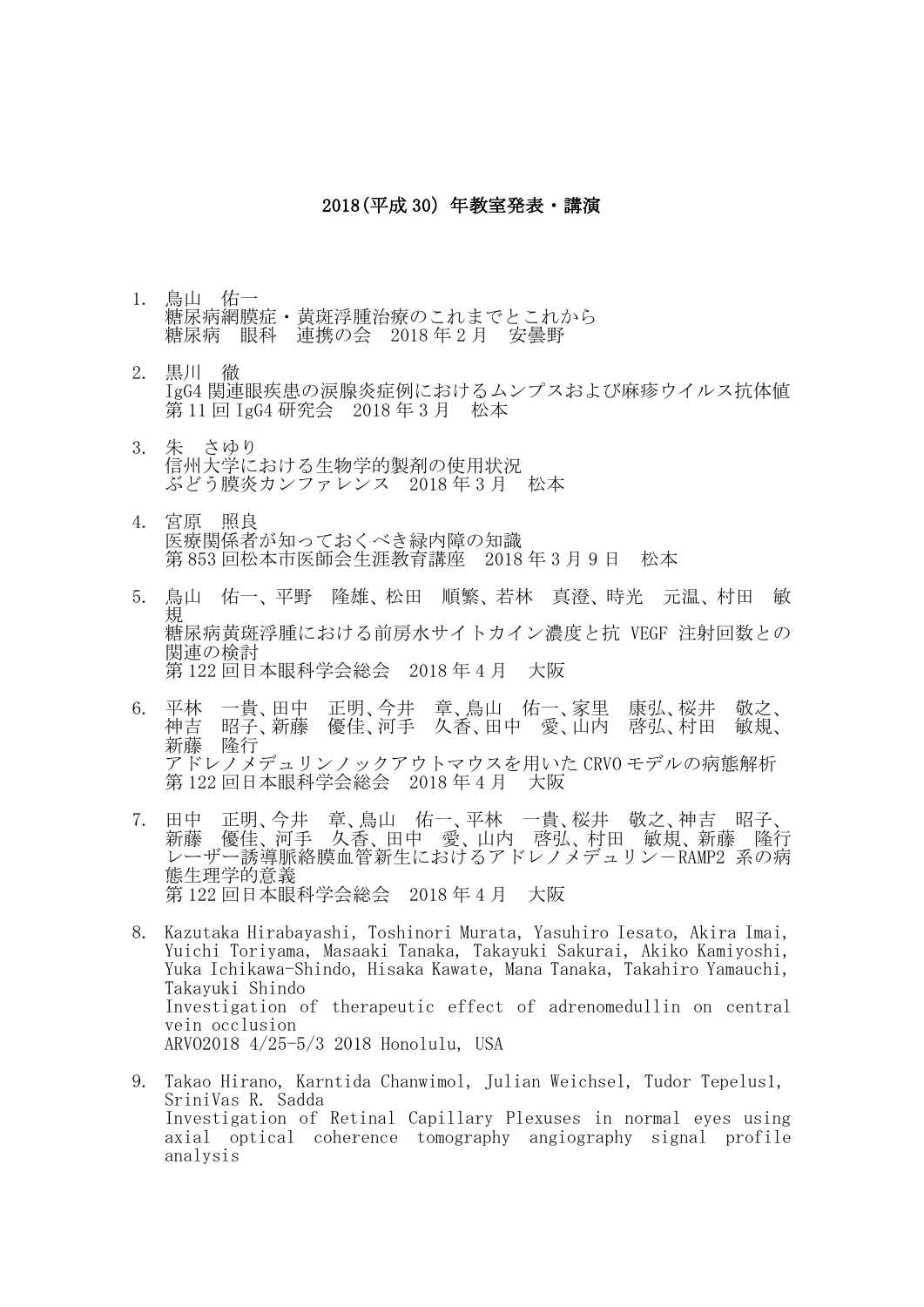ARVO2018 4/25-5/3 2018 Honolulu, USA

- 10. 東海 由梨、小松 仁美、高野 善隆、鷹野 知美、佐原 栄子、柳原 智 子、黒川 徹、村田 敏規 信州大学附属病院眼科におけるロービジョンケアの状況 第10回日本ロービジョン学会 2018年6月15日 旭川
- 11. 平林 一貴、今井 章、村田 敏規 Evaluation of macular vessel density loss secondary to optic tract compression using optical coherence tomography angiography WOC2018 2018年6月 バルセロナ、スペイン
- 12. 平野 隆雄 全身への影響を留意した DME に対する抗 VEGF 療法 Retina Update Seminar 2018 年 7 月 1 日 さいたま市
- 13. 平野 隆雄 糖尿病網膜症最新の知見 第5回松本市眼科セミナー 2018年7月1日 松本
- 14. 平野 隆雄 Quantitative evaluation of the foveal avascular zone area in three retinal capillary plexuses using full-spectrum OCT angiography 第 5 回 asia pacific retinal imaging conference 2018 年 7 月 ソウル
- 15. 鳥山 佑一 抗 VEGF 治療との併用療法が有効な糖尿病黄斑浮腫症例 シンポジウム 1 抗 VEGF と併用療法 第 35 回日本眼循環学会 2018 年 7 月 松本
- 16. 鳥山 佑一 高精細広角眼底カメラ CLARUS の特徴 ランチョンセミナー4 見えるが広がる 超広角なのに高画質、二刀流眼底 カメラ CLARUS の魅力 第 35 回日本眼循環学会 2018 年 7 月 松本
- 17. 平野 隆雄 OCT-angiography で診る糖尿病網膜症 シンポジウム 2 OCT-angiography 臨床研究から日常臨床へ 第 35 回日本眼循環学会 2018 年 7 月 松本
- 18. 平野 隆雄 糖尿病黄斑浮腫に対する抗 VEGF 療法とその安全性について ランチョンセミナー3 糖尿病網膜症の管理と内科との連携 第 35 回日本眼循環学会 2018年7月 松本
- 19. 平野 隆雄 ここまで見える Spectralis OCT Angiography モーニングセミナー2 スペクトラリスの潜在能力を探る 第 35 回日本眼循環学会 2018 年 7 月 松本
- 20. 平野 隆雄、Wenying Fan, Karntida Chanwimol, 村田敏規 Full Spectrum OCT angiography を用いた網膜血管網 3 層の foveal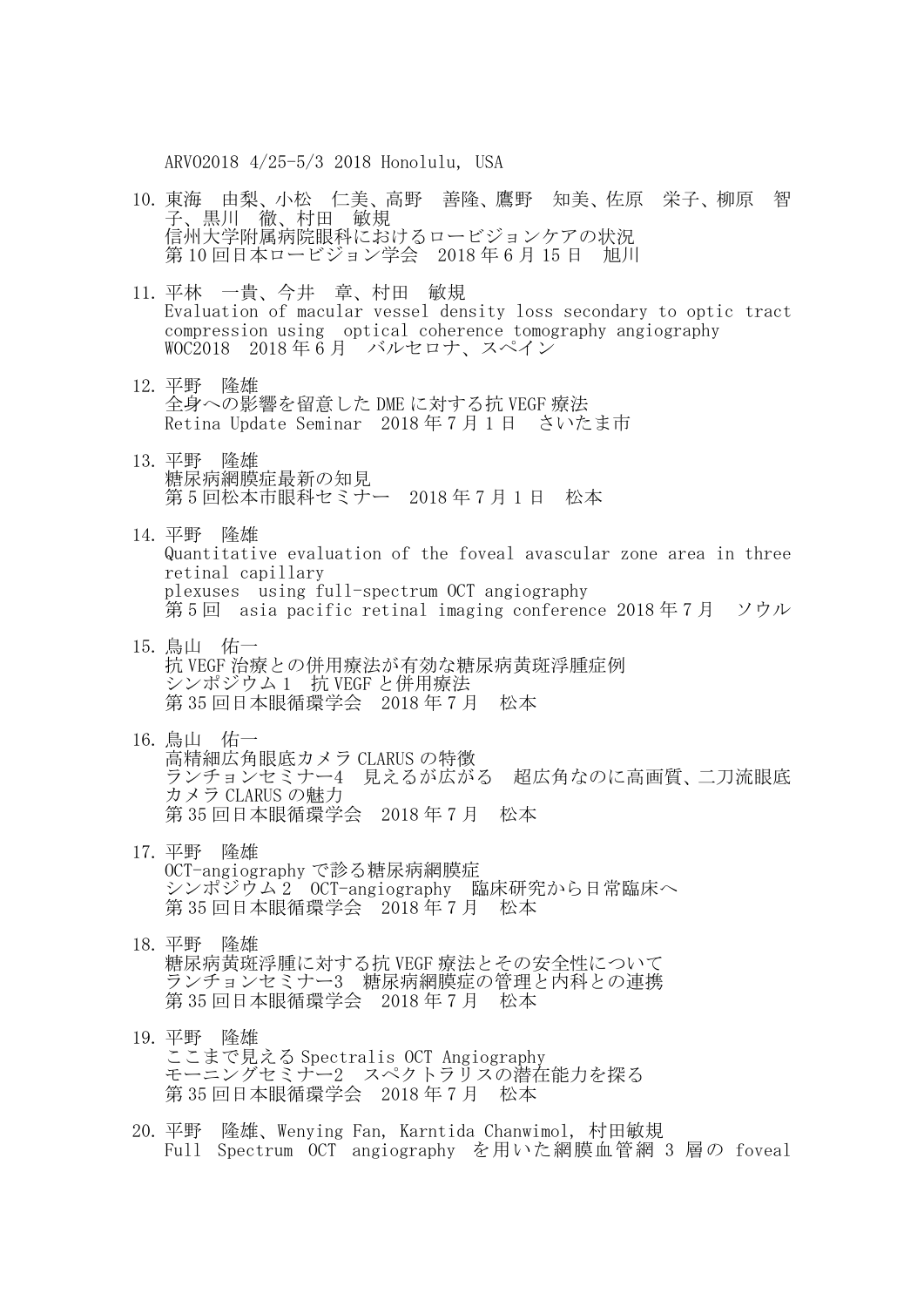avascular zone の評価 第 35 回日本眼循環学会 2018 年 7 月 松本

- 21. 平林 一貴、今井 章、村田 敏規 OCT Angiography にて黄斑部血管密度の減少を認めた視神経路圧迫疾患 3 例の検討 第 35 回日本眼循環学会 2018 年 7 月 松本
- 22. 榑沼 大平、京本 敏行、金児 由美、星山 健、村田 敏規、保谷 敦子 基礎疾患を認めない 19 歳男性に発症した CRVO 第 35 回日本眼循環学会 2018 年 7 月 松本
- 23. 北原 潤也、榑沼 大平、田中 正明、吉田 紀子、星山 健、村田 敏規、 OCT angiography が診断の一助となった脈絡膜骨腫に伴う脈絡膜新生血管 の一例 第 35 回日本眼循環学会 2018 年 7 月 松本
- 24. 宮澤 千夏、高木 佳子、穂苅 敏史、山浦 麻貴、鳥山 祐一、家里 康 弘、平野 隆雄、村田 敏規 信州大学医学部附属病院眼科医師主導臨床研究の実施に関する報告 第 35 回日本眼循環学会 2018 年 7 月 松本
- 25. 平野 隆雄 糖尿病黄斑浮腫治療に対する抗 VEGF 薬の Treat & Extend 投与 Japan Macula Club 2018 年 8 月 蒲郡
- 26. 平林 一貴 抗 VEGF 薬単独療法からレーザー併用に切り替えて抗 VEGF 薬を離脱できた 症例と離脱できない症例 東日本 RVO 研究会 2018 年 9 月 東京
- 27. 平野 隆雄 海外における OCTA を用いた網膜疾患研究の現状 第 2 回信州読影道場 2018 年 9 月 29 日 松本
- 28. 平野 隆雄、今井 章、笠松 広嗣、柿原 伸次、鳥山 佑一、村田 敏 規 超広角眼底撮影装置 ClarusTM と Optos Ⓡ を用いた糖尿病網膜症の評価 第 72 回日本臨床眼科学会 2018年 10 月 東京
- 29. 平林 一貴、田中 正明 、今井 章 、鳥山 佑一 、家里 康弘、桜井 敬之 、 神吉 昭子 、新藤 優佳 、田中 愛 、山内 啓弘 、村田 敏規 、新藤 隆行 CRVO モデルにおける網膜浮腫の OCT 評価と、AM-RAMP2 系の関与の検討 第 72 回日本臨床眼科学会 2018 年 10 月 東京
- 30. 赤羽 圭太、今井章、鳥山佑一、 平野隆雄、時光元温、 村田敏規 走査型超広角眼底撮影装置 CLARUS500 を用いた裂孔原性網膜剥離の検討 第 72 回日本臨床眼科学会 2018 年 10 月 東京
- 31. 田中正明、家里康弘、榑沼大平、柳平朋子、吉田紀子、村田敏規 難治性 PCV に対する抗 VEGF 薬+PDT 併用療法後の SS-OCT による継時的、 形態学的変化の 1 例 第 72 回日本臨床眼科学会 2018 年 10 月 東京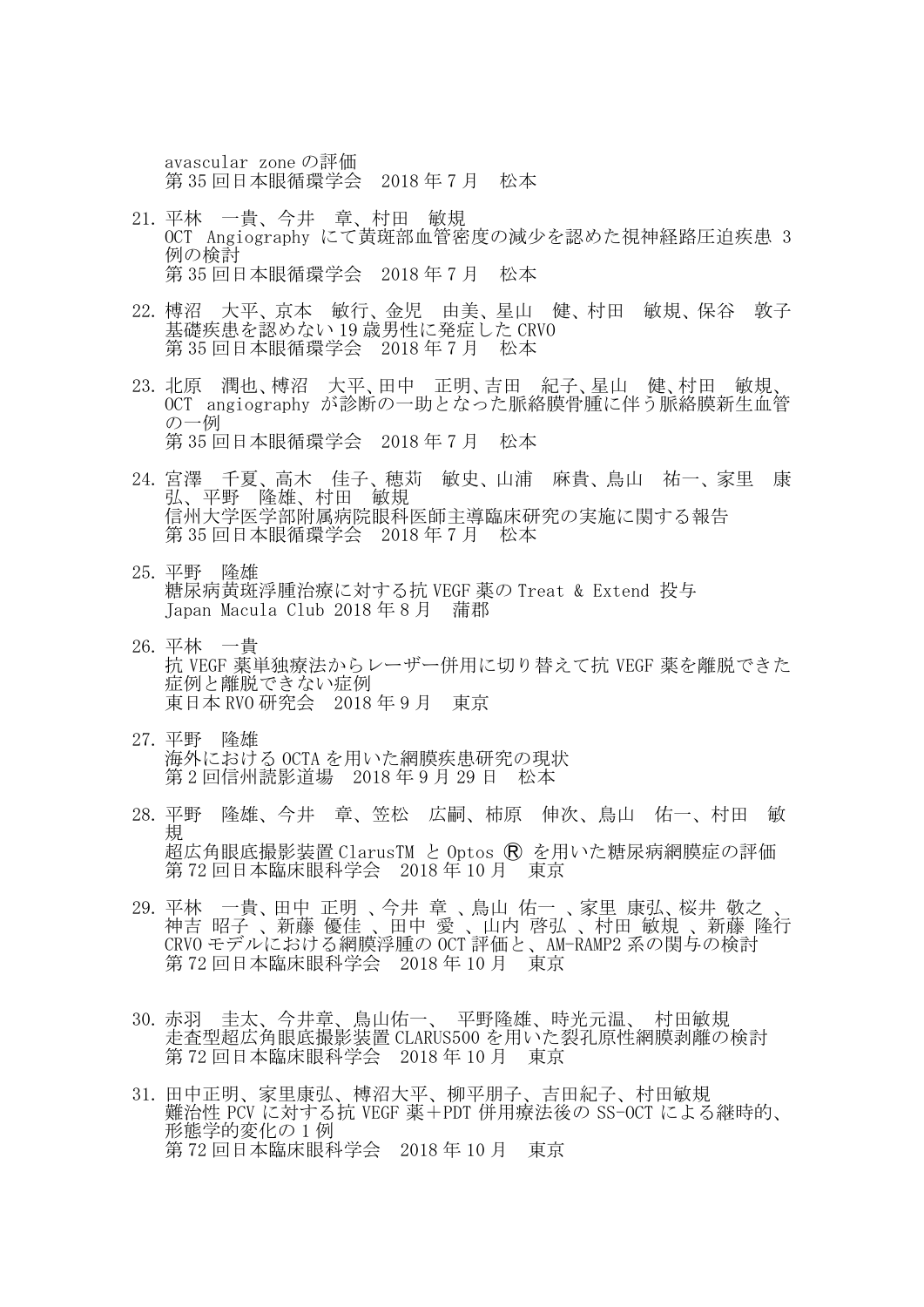- 32. 平野 隆雄 スペクトラリス OCTA でみる網膜微小循環構造 第 5 回スペクトラリス ユーザーズクラブセミナー 2018 年 10 月 東京
- 33. 平野 隆雄 糖尿病黄斑浮腫に対する抗 VEGF 療法の治療効果と全身へ及ぼす影響 第 24 回日本糖尿病眼学会総会 2018 年 10 月 東京
- 34. 平野 隆雄、高村 佳弘、杉本 昌彦、長岡 泰司、杉浦 好美、岡本 史樹、 野田 航介、齋藤 理幸,、吉田 茂生、石羽澤 明弘、澤田 修、村田 敏規 Afribercept 硝子体内注射に網膜光凝固を併用した Treat & Extend 法によ る糖尿病黄斑浮腫治療 第 24 回日本糖尿病眼学会総会 2018 年 10 月 東京
- 35. 平野 隆雄 実臨床における抗 VEGF 治療 DME Expert Seminar in Tokai 2018 年 10 月 31 日 名古屋
- 36. 平野 隆雄 実臨床における抗 VEGF 治療 Retina Update Seminar ~DME 治療マネジメント 最新の話題~ 2018 年 11 月 11 日 さいたま市
- 37. 赤羽 聡子、黒川徹、鳥山佑一、上原剛、御子柴育朋、村田敏規 外眼筋生検が診断に有用であった転移性悪性黒色腫の 1 例 第 36 回日本眼腫瘍学会 2018 年 11 月 金沢
- 38. 笠松 広嗣、黒川徹、鳥山佑一、小林翔太、山本洋、村田敏規 眼科受診を契機に診断した多発血管炎性肉芽腫症 第 36 回日本眼腫瘍学会 2018 年 11 月 金沢
- 39. 平野 隆雄 抗 VEGF 薬とオペ 学術講演会 DME の最適な治療とは? 2018 年 11 月 23 日 東京
- 40. 平林 一貴 臨床研究から見る RVO の局所因子と全身因子、基礎研究から見る未来の治 療 第 9 回上伊那眼科フォーラム 2018 年 11 月 30 日 伊那市
- 41. 北原 潤也 村田 敏規 Optical coherence tomography, fluorescein, and indocyanine green angiography findings of choroidal neovascularization secondary to choroidal osteoma The 11th Joint Meeting of Japan-China-Korea Ophthalmologists 2018 年 12 月 1-2 日 福岡
- 42. 鳥山 佑一 Accumulation of Advanced Glycation End Products and Intraocular Oxidative Stress in Diabetic Eyes The 11th Joint Meeting of Japan-China-Korea Ophthalmologists 2018 年 12 月 1-2 日 福岡